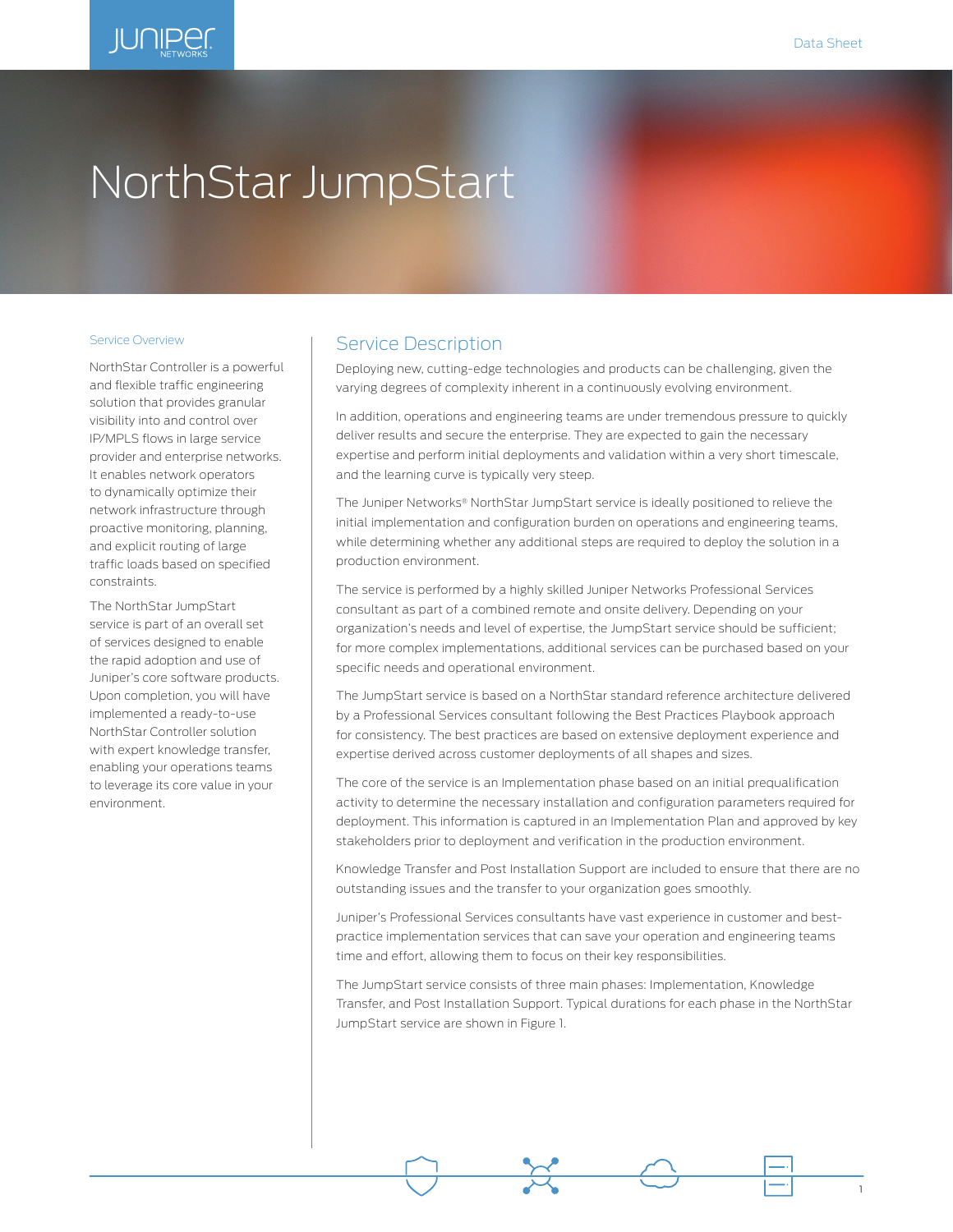

Figure 1. JumpStart delivery process

#### Table 1: JumpStart Service Phases

| Phase                     | Description                                                                                                                                                                                                                                                                                                                                                                                                                                                                                                                                                                                                                                                                                                                                                           |
|---------------------------|-----------------------------------------------------------------------------------------------------------------------------------------------------------------------------------------------------------------------------------------------------------------------------------------------------------------------------------------------------------------------------------------------------------------------------------------------------------------------------------------------------------------------------------------------------------------------------------------------------------------------------------------------------------------------------------------------------------------------------------------------------------------------|
| Implementation            | The Implementation phase consists of the following key activities:<br>Prequalification: Prequalification is a remote task designed to gain key deployment and configuration<br>parameters as well as details specific to the customer's environment necessary for the implementation.<br><b>Implementation Plan:</b> The Implementation Plan is executed remotely based on input from the<br>prequalification activity and is used in deployment and verification execution.<br>Deployment and Verification: Deployment provides an onsite installation of NorthStar Controller based<br>on the Implementation Plan. Installation is performed by a Juniper Professional Services consultant,<br>followed by onsite verification that everything is working properly. |
| Knowledge Transfer        | Knowledge Transfer takes place throughout the onsite engagement with the appropriate end-<br>$\cdot$<br>user personnel, delivering maximum value where there is continuous participation by the end user<br>(operations and engineering). This phase covers exactly how the solution has been installed and<br>configured in the customer environment and how it can be extended further.                                                                                                                                                                                                                                                                                                                                                                             |
| Post Installation Support | This phase provides up to two days of Post Installation Support by the Juniper Professional Services<br>consultant over a period of 15 days, giving customers a safety net as they accept the solution into<br>operational use.                                                                                                                                                                                                                                                                                                                                                                                                                                                                                                                                       |

#### Features and Benefits

Juniper's NorthStar JumpStart service includes the following key features:

- 1. Juniper Networks Professional Services expertise in NorthStar Controller: The NorthStar JumpStart service includes Best Practice Implementation, Knowledge Transfer, and Post Installation Support, all based on multiple customer deployments and reference architectures that help you understand NorthStar Controller faster.
- 2. Fast route to empower stakeholder knowledge acquisition and adoption: NorthStar Controller Knowledge Transfer and Post Installation Support empower key stakeholders such as architects, product managers, IT, operations, and network design teams to quickly understand NorthStar Controller and streamline operational adoption.
- 3. Fast route to enable integration and expansion: The rapid deployment of NorthStar Controller provides a solution platform that can be further integrated, configured, or expanded to extend the network. This work can be performed either by the customer or through additional services from Juniper Networks.

The NorthStar JumpStart service helps customers realize the following benefits:

- Speed time to value
- Minimize risk
- Streamline operations

#### Scope and Available Services

Table 2: JumpStart Services and Scope

| <b>Services</b>                          | Scope                                                                                                                                                                                                                                       |
|------------------------------------------|---------------------------------------------------------------------------------------------------------------------------------------------------------------------------------------------------------------------------------------------|
| <b>NorthStar</b><br>JumpStart<br>service | This service is based on the latest relevant<br>release of NorthStar Controller covering a single<br>NorthStar server, 10 PCEP nodes running Juniper<br>Networks Junos <sup>®</sup> operating system, and two<br>topology acquired devices. |

The JumpStart service enables the rapid deployment and adoption of an initial NorthStar Controller implementation. For more complex environments, an Assessment service is offered that will help customers determine up front the best deployment path for their specific needs, which in turn may lead to JumpStart services. In cases where there is a need for additional customization with broader implementation and integration requirements for the target environment, the Assessment service may lead to more specialized implementation services.

## Juniper Networks Service and Support

Juniper Networks is the leader in performance-enabling services that are designed to accelerate, extend, and optimize your highperformance network. Our services allow customers to maximize operational efficiency while reducing costs and minimizing risk, achieving a faster time to value for your network. Juniper Networks ensures operational excellence by optimizing the network to maintain required levels of performance, reliability, and availability. For more details, please visit [www.juniper.net/us/](http://www.juniper.net/us/en/products-services) [en/products-services](http://www.juniper.net/us/en/products-services).